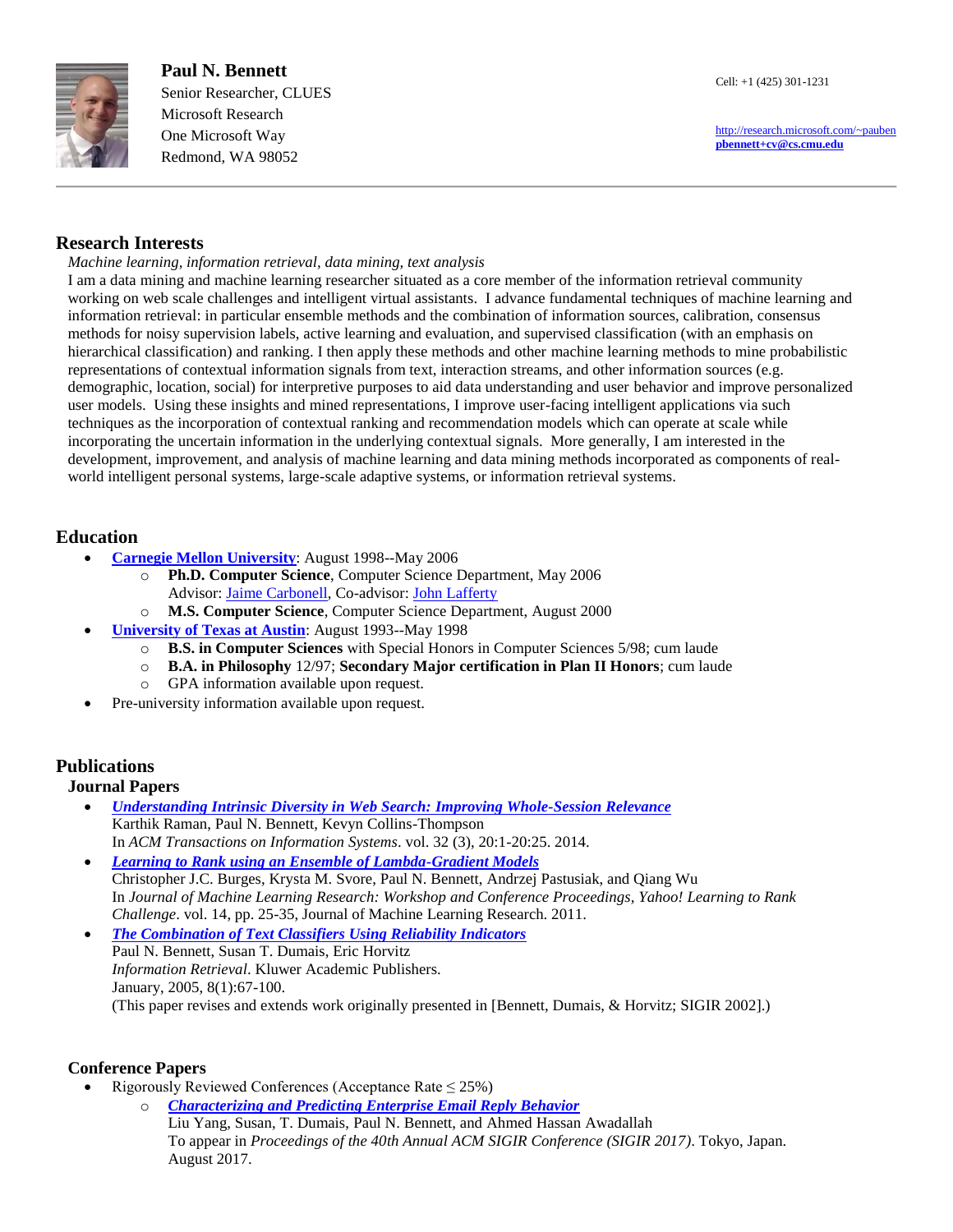- o *[Managing Uncertainty in Time Expressions for Virtual Assistants](http://www.cs.cmu.edu/~pbennett/papers/chi-2017-rong-et-al.pdf)* Xin Rong, Adam Fourney, Robin N. Brewer, Meredith Ringel Morris, Paul N. Bennett In *Proceedings of the 35th Annual CHI Conference on Human Factors in Computing Systems* (CHI '17). Denver, Colorado. May, 2017. *(Best Paper Honorable Mention)*
- o *[Algorithms for Active Classifier Selection: Maximizing Recall with Precision Constraints](http://www.cs.cmu.edu/~pbennett/papers/wsdm-2017-bennett-et-al.pdf)* Paul N. Bennett, David M. Chickering, Christopher Meek, Xiaojin Zhu In *Proceedings of the 10th ACM International Conference on Web Search and Data Mining* (WSDM '17). Cambridge, UK. February, 2017.
- o *[Analyzing and Predicting Task Reminders](http://www.cs.cmu.edu/~pbennett/papers/umap-2016-graus-et-al.pdf)* David Graus, Paul N. Bennett, Ryen White, Eric Horvitz In Proceedings of the 24th ACM Conference on User Modeling, Adaptation, and Personalization (UMAP '16). Halifax, Canada. July 2016. (*Best Student Paper)*
- o *[Using Shortlists to Support Decision Making and Improve Recommender System Performance](http://www.cs.cmu.edu/~pbennett/papers/www-2016-shortlists.pdf)* Tobias Schnabel, Paul N. Bennett, Susan T. Dumais, Thorsten Joachims In Proceedings of the 25th International World Wide Web Conference (WWW '16). Montreal, Canada. April 2016.
- o *[Events and Controversies: Influences of a Shocking News Event on Information Seeking](http://www.cs.cmu.edu/~pbennett/papers/www-2015-koutra-et-al-controversies.pdf)* Danai Koutra, Paul N. Bennett, Eric Horvitz In *Proceedings of the 24th Annual International World Wide Web Conference (WWW '15).* Florence, Italy. May 2015. (This paper revises and extends work in TAIA Workshop at SIGIR 2012 and arXiv:1405.1486.)
- o *[Query Suggestion and Data Fusion in Contextual Disambiguation](http://www.cs.cmu.edu/~pbennett/papers/www-2015-shokouhi-et-al-disambiguation.pdf)* Milad Shokouhi, Marc Sloan, Paul N. Bennett, Kevyn Collins-Thompson, Siranush Sarkizova In *Proceedings of the 24th Annual International World Wide Web Conference (WWW '15).* Florence, Italy. May 2015.
- o *[Overcoming Relational Learning Biases to Accurately Predict Preferences in Large Scale Networks](http://www.cs.cmu.edu/~pbennett/papers/www-2015-pfeiffer-et-al-relational.pdf)* Joseph J. Pfeiffer III, Jennifer Neville, Paul N. Bennett In *Proceedings of the 24th Annual International World Wide Web Conference (WWW '15).* Florence, Italy. May 2015.
- o *[Composite Likelihood Data Augmentation for Within-Network Statistical Relational Learning](http://www.cs.cmu.edu/~pbennett/papers/ICDM2014_DA_Final.pdf)* Joseph J. Pfeiffer III, Jennifer Neville, and Paul N. Bennett In *Proceedings of the 14th IEEE International Conference on Data Mining (ICDM 2014)*. Shenzhen, China. December, 2014.
- o *[Active Exploration in Networks: Using Probabilistic Relationships for Learning and Inference](http://www.cs.cmu.edu/~pbennett/papers/CIKM2014_ActiveExploration.pdf)* Joseph J. Pfeiffer III, Jennifer Neville, and Paul N. Bennett In *Proceedings of the 23rd ACM International Conference on Information and Knowledge Management (CIKM 2014)*. Shanghai, China. October, 2014.
- o *[Toward Whole-Session Relevance: Exploring Intrinsic Diversity in Web Search](http://www.cs.cmu.edu/~pbennett/papers/sigir-2013-raman-et-al-intrinsic.pdf)* Karthik Raman, Paul N. Bennett, and Kevyn Collins-Thompson In *Proceedings of the 36th Annual ACM SIGIR Conference (SIGIR 2013)*. Dublin, Ireland. July-August 2013. *(Best Student Paper Award)*
- o *[Fighting Search Engine Amnesia: Reranking Repeated Results](http://www.cs.cmu.edu/~pbennett/papers/sigir-2013-shokouhi-session-r3.pdf)* Milad Shokouhi, Ryen White, Paul N. Bennett, Filip Radlinski In *Proceedings of the 36th Annual ACM SIGIR Conference (SIGIR 2013)*. Dublin, Ireland. July-August 2013.
- o *[Pairwise Ranking Aggregation in a Crowdsourced Setting](http://www.cs.cmu.edu/~pbennett/papers/wsdm2013-preference-chen-et-al.pdf)* Xi Chen, Paul N. Bennett, Kevyn Collins-Thompson, and Eric Horvitz In *Proceedings of the 6th ACM International Conference on Web Search and Data Mining* (WSDM '13). Rome, Italy. February 2013.
- o *[Predicting Content Change on the Web](http://www.cs.cmu.edu/~pbennett/papers/wsdm2013-change-radinsky-bennett.pdf)* Kira Radinsky and Paul N. Bennett In *Proceedings of the 6th ACM International Conference on Web Search and Data Mining* (WSDM '13). Rome, Italy. February 2013.
- o *[Personalizing Atypical](http://www.cs.cmu.edu/~pbennett/papers/wsdm2013-atypical-eickhoff-et-al.pdf) Web Search Sessions* Carsten Eickhoff, Kevyn Collins-Thompson, Paul N. Bennett, and Susan Dumais In *Proceedings of the 6th ACM International Conference on Web Search and Data Mining* (WSDM '13). Rome, Italy. February 2013.
- o *Modeling the Impact of Short- [and Long-Term Behavior on Search Personalization](http://www.cs.cmu.edu/~pbennett/papers/bennett-et-al-sigir-2012.pdf)* P.N. Bennett, R.W. White, W. Chu, S.T. Dumais, P. Bailey, F. Borisyuk, and X. Cui In *Proceedings of the 35th Annual ACM SIGIR Conference (SIGIR 2012)*. Portland, WA. August 2012.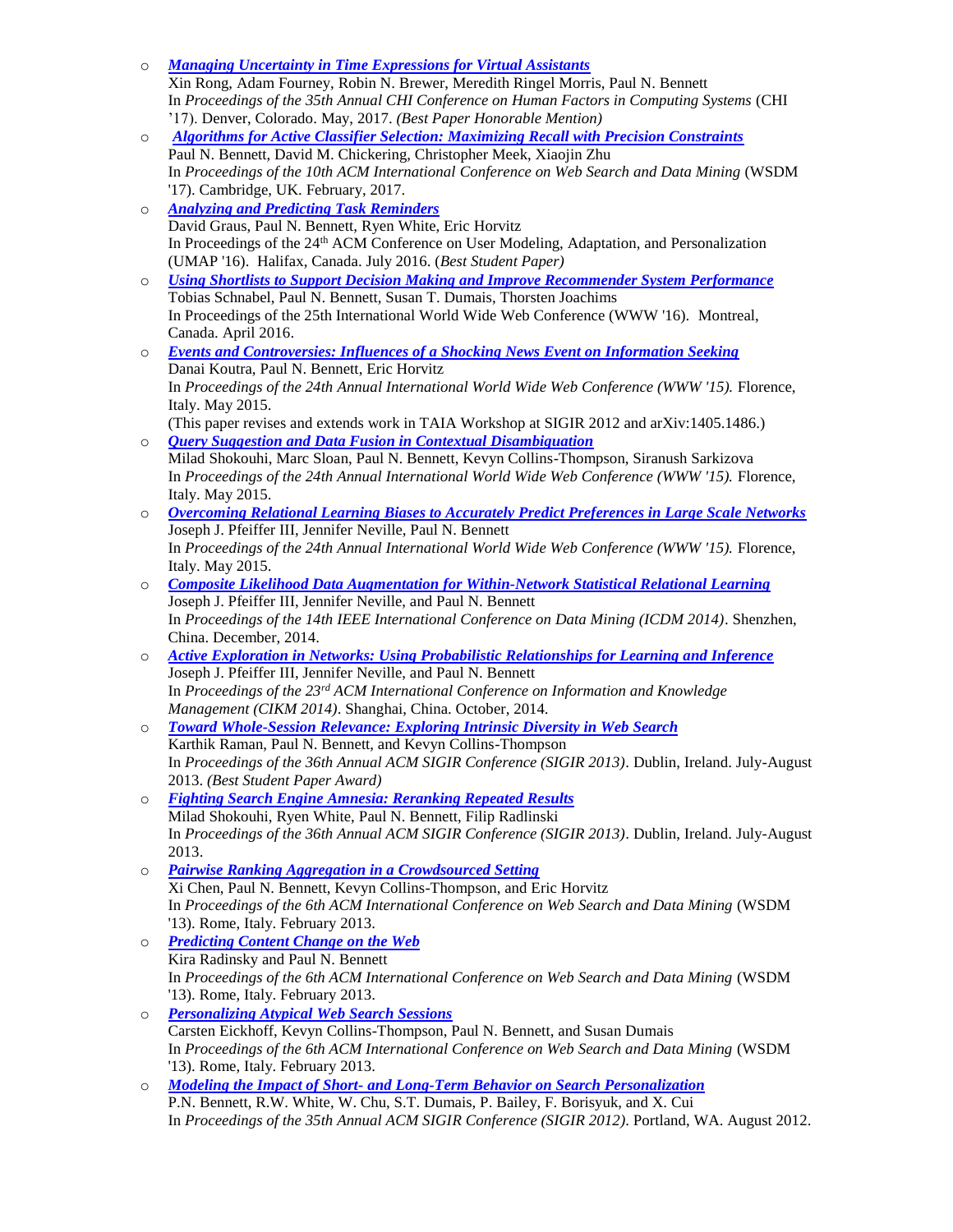- o *[Robust Ranking Models via Risk-Sensitive Optimization](http://www.cs.cmu.edu/~pbennett/papers/wang-et-al-sigir-2012.pdf)* L. Wang, P.N. Bennett, K. Collins-Thompson In *Proceedings of the 35th Annual ACM SIGIR Conference (SIGIR 2012)*. Portland, WA. August 2012. *(Honorable Mention Best Paper)* o *[Search, Interrupted: Understanding and Predicting Search Task Continuation](http://www.cs.cmu.edu/~pbennett/papers/agichtein-et-al-sigir-2012.pdf)* E. Agichtein, R.W. White, S.T. Dumais, and P.N. Bennett In *Proceedings of the 35th Annual ACM SIGIR Conference (SIGIR 2012)*. Portland, WA. August 2012. o *[Probabilistic Models for Personalizing Web Search](http://www.cs.cmu.edu/~pbennett/papers/wsdm2012-ltpersonalization-sontag-et-al.pdf)* David Sontag, Kevyn Collins-Thompson, Paul N. Bennett, Ryen White, Susan Dumais, and Bodo von Billerbeck In *Proceedings of the 5th ACM International Conference on Web Search and Data Mining* (WSDM '12). Seattle, Washington. February 2012. o *[Characterizing Web Content, User Interests, and Search Behavior by Reading Level and Topic](http://www.cs.cmu.edu/~pbennett/papers/wsdm2012-rlt-kim-et-al.pdf)* Jinyoung Kim, Kevyn Collins-Thompson, Paul N. Bennett, and Susan Dumais In *Proceedings of the 5th ACM International Conference on Web Search and Data Mining* (WSDM '12). Seattle, Washington. February 2012. o *[Personalizing Web Search Results by Reading Level](http://www.cs.cmu.edu/~pbennett/papers/cikm2011-rlevel-finalcr.pdf)* Kevyn Collins-Thompson, Paul N. Bennett, Ryen White, Sebastian de la Chica, and David Sontag In *Proceedings of the 20th ACM International Conference on Information and Knowledge Management* (CIKM '11). Glasgow, Scotland. October 2011. o *[Inferring and Using Location Metadata to Personalize Web Search](http://www.cs.cmu.edu/~pbennett/papers/sigir-2011-location-bennett-et-al.pdf)* Paul N. Bennett, Filip Radlinski, Ryen W. White, and Emine Yilmaz In *Proceedings of the 34th Annual International ACM SIGIR Conference on Research and Development in Information Retrieval* (SIGIR 2011). Beijing, China. July 2011. o *[Modeling and Analysis of Cross-Session Search Tasks](http://www.cs.cmu.edu/~pbennett/papers/sigir-2011-crosssession-kotov-et-al.pdf)* Alex Kotov, Paul N. Bennett, Ryen W. White, Susan Dumais, and Jaime Teevan In *Proceedings of the 34th Annual International ACM SIGIR Conference on Research and Development in Information Retrieval* (SIGIR 2011). Beijing, China. July 2011. o *[Fractional Similarity: Cross-lingual Feature Selection for Search](http://www.cs.cmu.edu/~pbennett/papers/FractionalSimilarity-ECIR-2011-jagarlamudi-bennett.pdf)* Jagadeesh Jagarlamudi and Paul N. Bennett In *Proceedings of the 33rd Annual European Conference on Information Retrieval (ECIR 2011).* Dublin, Ireland. April 2011. o *[Detecting Duplicate Web Documents using Clickthrough Data](http://www.cs.cmu.edu/~pbennett/papers/WSDM2011-Radlinski-Bennett-Yilmaz.pdf)*  F. Radlinski, P.N. Bennett, E. Yilmaz In *Proceedings of the 4th ACM International Conference on Web Search and Data Mining* (WSDM '11). Hong Kong. Feb 2011. o *[Predicting Short-term Interests Using Activity-Based Search Contexts](http://www.cs.cmu.edu/~pbennett/papers/predict-short-term-white-bennett-dumais.pdf)* R. White, P.N. Bennett, S. Dumais In *Proceedings of the 19th ACM International Conference on Information and Knowledge Management* (CIKM '10). Toronto, Canada. Oct 2010. o *[Classification-Enhanced Ranking](http://www.cs.cmu.edu/~pbennett/papers/www-2010-class-ranking.pdf)* P.N. Bennett, K. Svore, S. Dumais In *Proceedings of the 19th Annual International World Wide Web Conference* (WWW '10). Raleigh, NC. April 2010. o *[Predicting Query Performance via Classification](http://www.cs.cmu.edu/~pbennett/papers/ecir-2010-qclass.pdf)* K. Collins-Thompson, P.N. Bennett In *Proceedings of the 32nd Annual European Conference on Information Retrieval* (ECIR 2010). Milton Keynes, UK. March 2010. o *[Refined Experts: Improving Classification in Large Taxonomies](http://www.cs.cmu.edu/~pbennett/papers/sigir-2009-refined-experts-bennett-nguyen.pdf)* P.N. Bennett, N. Nguyen In *Proceedings of the 32nd Annual ACM SIGIR Conference (SIGIR 2009)*. Boston, MA. July 2009. o *[Learning Consensus Opinion: Mining Data from a Labeling Game](http://www.cs.cmu.edu/~pbennett/papers/www-2009-learning-consensus.pdf)* Paul N. Bennett, David Maxwell Chickering, Anton Mityagin In *Proceedings of the 18th Annual International World Wide Web (WWW) Conference 2009*, Madrid, Spain, April, 2009.
	- o *[Here Or There: Preference Judgments for Relevance](http://www.cs.cmu.edu/~pbennett/papers/HereOrThere-ECIR-2008.pdf)* Ben Carterette, Paul N. Bennett, David Maxwell Chickering, Susan T. Dumais In *Proceedings of the European Conference on Information Retrieval (ECIR) 2008*, Glasgow, Scotland, March-April, 2008.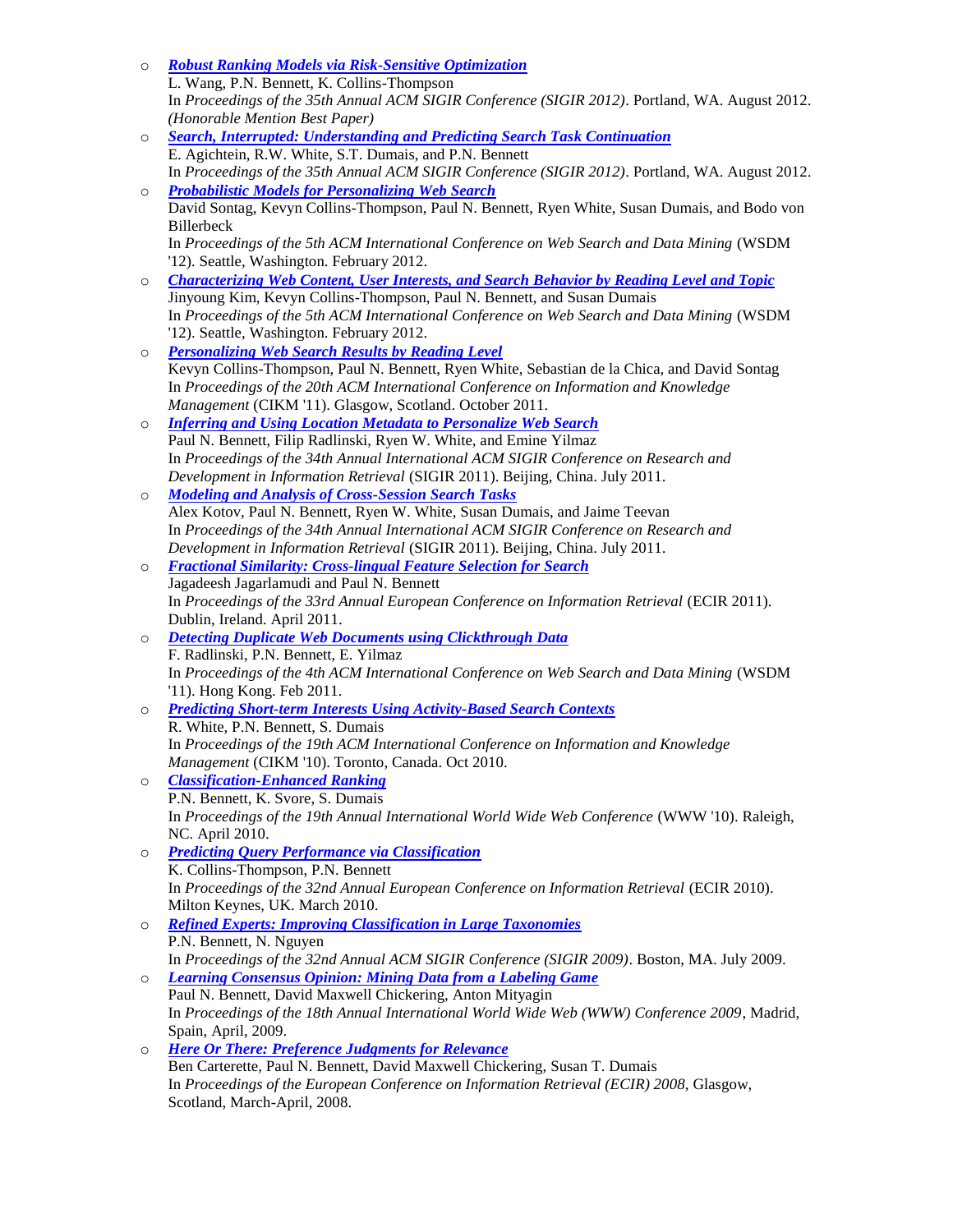- o *[Neighborhood-Based Local Sensitivity](http://www.cs.cmu.edu/~pbennett/papers/knn-locality-preprint.pdf)* Paul N. Bennett In *Proceedings of the European Conference on Machine Learning (ECML) 2007*, Warsaw, Poland, September, 2007.
- o *[Dual Strategy Active Learning](http://www.cs.cmu.edu/~pbennett/papers/ECML07Dual.pdf)* Pinar Donmez, Jaime G. Carbonell, Paul N. Bennett In *Proceedings of the European Conference on Machine Learning (ECML) 2007*, Warsaw, Poland, September, 2007. o *[Combining Probability-Based Rankers for Action-Item Detection](http://www.cs.cmu.edu/~pbennett/papers/action-item-combination.pdf)* Paul N. Bennett and Jaime G. Carbonell In *Proceedings of the Human Language Technologies — North American ACL 2007 Conference*, Rochester, New York, April, 2007. o *[Using Asymmetric Distributions to Improve Text Classifier Probability Estimates](http://www.cs.cmu.edu/~pbennett/papers/asymmetric-score-model.pdf)* Paul N. Bennett *Proceedings of the 26th Annual International ACM SIGIR Conference on Research and Development in Information Retrieval*, Toronto, Canada, July-August 2003. ACM Press. (This paper revises work that originally appeared as CMU-CS-02-126.) o *[Probabilistic Combination of Text Classifiers Using Reliability Indicators: Models and Results](http://www.cs.cmu.edu/~pbennett/papers/strive-sigir-2002-bennett-dumais-horvitz.pdf)* Paul N. Bennett, Susan T. Dumais, Eric Horvitz *Proceedings of the 25th Annual International ACM SIGIR Conference on Research and Development in Information Retrieval*, Tampere, Finland, August 2002. ACM Press. (An extended and revised version of this work appears in *Information Retrieval*, 2005.)
- Other Conferences (Acceptance Rate > 25%)
	- o *[Self-Es: The Role of Emails-to-Self in Personal Information Management](http://www.cs.cmu.edu/~pbennett/papers/chiir-2017-bota-et-al.pdf)* Horatiu Bota, Paul N. Bennett, Ahmed Hassan Awadallah, Susan T. Dumais In *Proceedings of the 2nd ACM Conference on Human Information Interaction and Retrieval* (CHIIR '17). Oslo, Norway. March, 2017.
	- o *[Mining Tasks from the Web Anchor Text Graph](http://www.cs.cmu.edu/~pbennett/papers/trec15AnchorTasks.pdf)* Paul N. Bennett, Ryen White In *Proceedings of the 24th Text REtrieval Conference* (TREC 2015). Gaithersburg, Maryland. January, 2016. Related talk slides: *[Mining Tasks from the Web Anchor Text Graph](http://www.cs.cmu.edu/~pbennett/talks/trec-2015-mining-tasks-public.pptx)*.
	- o *[Implicit Preference Labels for Learning Highly Selective Personalized Rankers](http://www.cs.cmu.edu/~pbennett/papers/ictir-2015-bennett-et-al.pdf)* Paul N. Bennett, Milad Shokouhi, Rich Caruana In *Proceedings of the ACM SIGIR International Conference on the Theory of Information Retrieval (ICTIR '15).* Northampton, MA, USA. September 2015.
	- o *[MSRC at TREC 2011 Crowdsourcing Track](http://www.cs.cmu.edu/~pbennett/papers/trec11msrcteam.pdf)* Paul N. Bennett, Ece Kamar, Gabriella Kazai In *Proceedings of the Twentieth Text REtrieval Conference* (TREC 2011). Gaithersburg, Maryland. November 2011. Related talk slides: *[Consensus Relevance with Topic and Worker Conditional](http://www.cs.cmu.edu/~pbennett/talks/probabilistic-consensus-public.pptx)  [Models](http://www.cs.cmu.edu/~pbennett/talks/probabilistic-consensus-public.pptx)*.
	- o *[Reducing Boundary Friction Using Translation-Fragment Overlap](http://www.amtaweb.org/summit/summit-papers.html)* Ralf Brown, Rebecca Hutchinson, Paul N. Bennett, Jaime Carbonell, Peter Jansen *Proceedings of the Machine Translation Summit IX*, New Orleans, U.S.A., September 2003. (Shares significant overlap in content with publication listing for CMU-CS-03-138, 2003.)

# **Other Peer Reviewed Publications**

### **Poster and Short Papers**

- *[Building Effective Query Classifiers: A Case Study in Self-Harm Intent Detection](http://www.cs.cmu.edu/~pbennett/papers/cikm-2015-KhudaBukhsh-et-al.pdf)* Ashiqur KhudaBukhsh, Paul N. Bennett, Ryen W. White Poster-Paper in *Proceedings of the ACM International Conference on Information and Knowledge Management (CIKM 2015)*. Melbourne, Australia. October, 2015.
- *[Modeling Website Topic Cohesion at Scale to Improve Webpage Classification](http://www.cs.cmu.edu/~pbennett/papers/sigir-2015-eswaran-et-al-topicCohesion.pdf)* Dhivya Eswaran, Paul N. Bennett, Joseph J. Pfeiffer III Poster-Paper in *Proceedings of the 38th Annual ACM SIGIR Conference (SIGIR 2015)*. Santiago, Chile. August 2015.
- *[Designing Human-Readable User Profiles for Search Evaluation](http://www.cs.cmu.edu/~pbennett/papers/ecir2013-profile-based-judgments.pdf)* Carsten Eickhoff, Kevyn Collins-Thompson, Paul N. Bennett, and Susan Dumais Short-paper in *Proceedings of the 35th ACM European Conference on Information Retrieval* (ECIR 2013). Moscow, Russia. March 2013.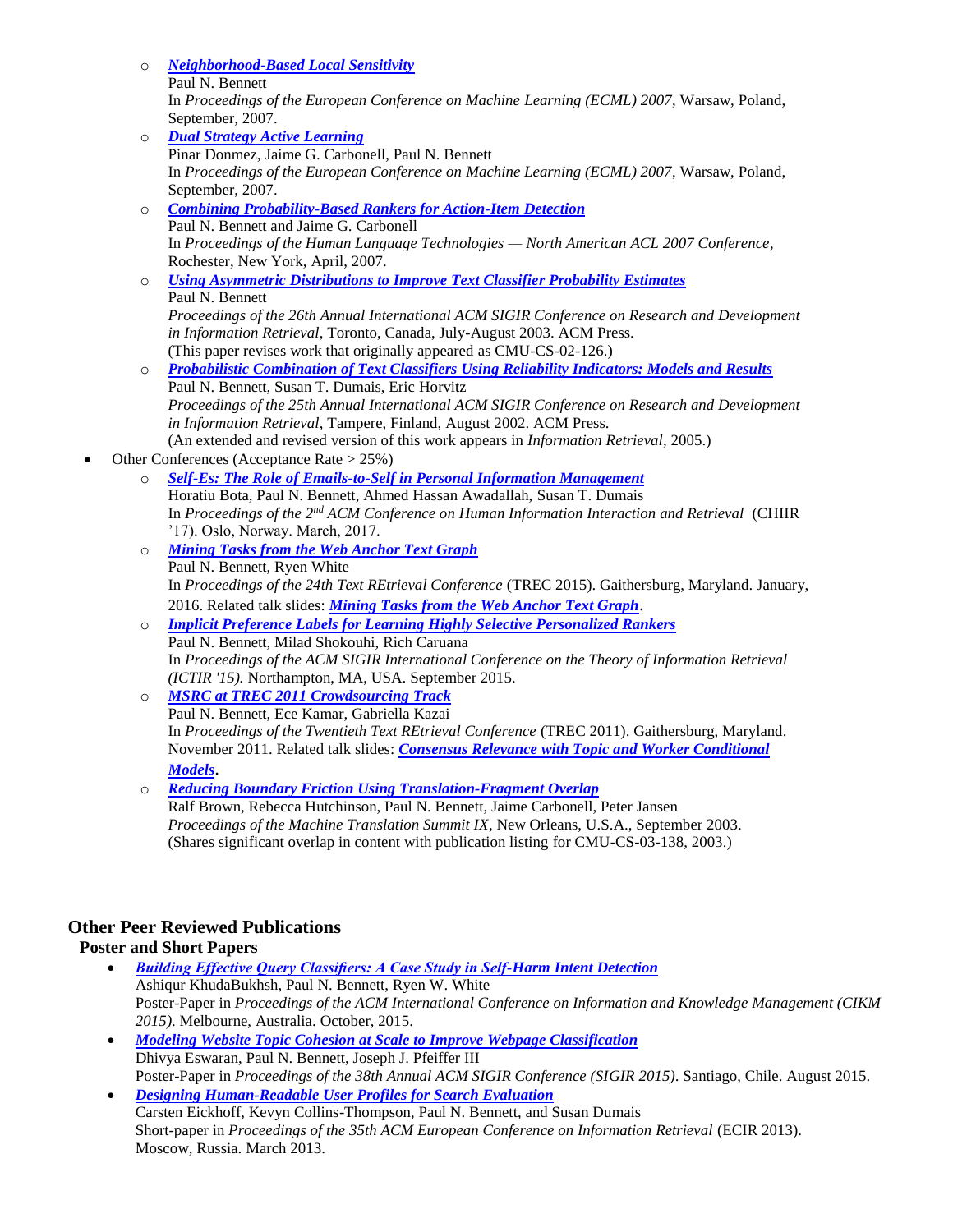- *[Active Query Selection for Learning Rankers](http://www.cs.cmu.edu/~pbennett/papers/bilgic-bennett-sigir-2012.pdf)* M. Bilgic and P.N. Bennett
- Poster-Paper in *Proceedings of the 35th Annual ACM SIGIR Conference (SIGIR 2012)*. Portland, WA. August 2012. *[Anticipatory Search: Using Context to Initiate Search](http://www.cs.cmu.edu/~pbennett/papers/liebling-et-al-sigir-2012.pdf)* D.J. Liebling, P.N. Bennett, and R.W. White
- Poster-Paper in *Proceedings of the 35th Annual ACM SIGIR Conference (SIGIR 2012)*. Portland, WA. August 2012. *[Leveraging Interlingual Classification to Improve Web Search](http://www.cs.cmu.edu/~pbennett/papers/www2012-jagarlamudi-et-al.pdf)*
- Jagadeesh Jagarlamudi, Paul N. Bennett, and Krysta Svore In Poster-Track of the *Proceedings of the 21st Annual International World Wide Web Conference* (WWW '12). Lyon, France. April 2012.
- *[The Effects of Choice in Routing Relevance Judgments](http://www.cs.cmu.edu/~pbennett/papers/sigir-2011-choice-law-et-al.pdf)* Edith Law, Paul N. Bennett, and Eric Horvitz Appears as a Poster-Paper in *Proceedings of the 34th Annual International ACM SIGIR Conference on Research and Development in Information Retrieval* (SIGIR 2011). Beijing, China. July 2011.
- *[Online Stratified Sampling: Evaluating Classifiers at Web-Scale](http://www.cs.cmu.edu/~pbennett/papers/bennett-carvalho-strat-cikm-2010.pdf)* P.N. Bennett, V. Carvalho Short-paper in *Proceedings of the 19th ACM International Conference on Information and Knowledge Management* (CIKM '10). Toronto, Canada. Oct 2010.
- *[Estimating Query Performance using Class Predictions.](http://www.cs.cmu.edu/~pbennett/papers/sigir-2009-poster-topic-clarity.pdf)* K. Collins-Thompson, P.N. Bennett Appears as a Poster-Paper in *Proceedings of the 32nd Annual ACM SIGIR Conference (SIGIR 2009)*. Boston, MA. July 2009.
- *[Evaluation Measures for Preference Judgments](http://www.cs.cmu.edu/~pbennett/papers/sigir-2008-poster-carterette-bennett.pdf)* Ben Carterette, Paul N. Bennett Poster-paper in *Proceedings of the 31st Annual International ACM SIGIR Conference on Research and Development in Information Retrieval*, Singapore, July, 2008.
- *[Detecting Action-Items in E-mail](http://www.cs.cmu.edu/~pbennett/papers/action-item-detection-poster.pdf)* Paul N. Bennett and Jaime Carbonell Appears as a Poster-Paper in *Proceedings of the 28th Annual International ACM SIGIR Conference on Research and Development in Information Retrieval*, Salvador, Brazil, August 2005.

## **Workshops**

- *[Characterizing Cross-Domain Search Behavior](http://www.cs.cmu.edu/~pbennett/papers/sigir-2016-hia-workshop-mehrotra-et-al.pdf)* Rishabh, Mehrotra, Paul N. Bennett, Susan Dumais, Jaime Teevan. In Proceedings of the *Second Workshop on Heterogeneous Information Access at SIGIR 2016* (HIA'16). Pisa, Italy. July, 2016.
- *[Persona-ization: Searching on Behalf of Others](http://www.cs.cmu.edu/~pbennett/papers/persona-ization-sps-2015-final.pdf)* Paul N. Bennett, Emre Kıcıman. In SIGIR 2015 *International Workshop on Social Personalisation & Search* (SPS'15), August 2015.
- *[Influences of a Shocking News Event on Web Browsing](http://www.cs.cmu.edu/~pbennett/papers/controversies_TAIA.pdf)* Danai Koutra, Paul N. Bennett, Eric Horvitz. In SIGIR 2014 Workshop on Temporal, Social and Spatially-aware Information Access (TAIA'14), July 2014. (This paper was revised and extended in WWW 2015 paper of similar name.)
- *[Personalization via Probabilistic Adaptation](http://www.cs.cmu.edu/~pbennett/papers/nips2013-sontag-et-al.pdf)* D. Sontag, K. Collins-Thompson, P.N. Bennett, R.W. White, S.T. Dumais, B. Billerbeck In *Proceedings of the NIPS 2013 Workshop on Personalization*. Reno, USA. (An extended abstract of work that first appeared in WSDM 2012).
- *[Combining Active Sampling with Parameter Estimation and Prediction in Single Networks](http://www.cs.cmu.edu/~pbennett/papers/icml-slg-2013-pfeiffer-et-al-sampling-bias.pdf)* J.J. Pfeiffer, J. Neville, P.N. Bennett In *Proceedings of the ICML 2013 Workshop on Structured Learning: Inferring Graphs from Structured and Unstructured Inputs (SLG 2013)*. Atlanta, USA. June 2013.
- *[Active Sampling of Networks](http://www.cs.cmu.edu/~pbennett/papers/pfeiffer-et-al-mlg-icml-2012.pdf)* J.J. Pfeiffer, J. Neville, P.N. Bennett In *Proceedings of the ICML 2012 Workshop on Mining and Learning with Graphs*. Edinburgh, Scotland. July 2012.
- *[Picture This: Preferences for Image Search.](http://www.cs.cmu.edu/~pbennett/papers/hcomp-2009-picture-this-demo.pdf)* P.N. Bennett, D.M. Chickering, A. Mityagin Demo-paper in the *Human Computation 2009 Workshop at KDD '09* (see WWW'09 paper for primary version). Paris, France. June 2009.
- *[A Test Collection of Preference Judgments](http://www.cs.cmu.edu/~pbennett/papers/sigir-2008-bbr-data-preference-overview.pdf)* Ben Carterette, Paul N. Bennett, Olivier Chapelle In *Proceedings of the SIGIR 2008 Beyond Binary Relevance: Preferences, Diversity, and Set-Level Judgments Workshop*, Singapore, July, 2008.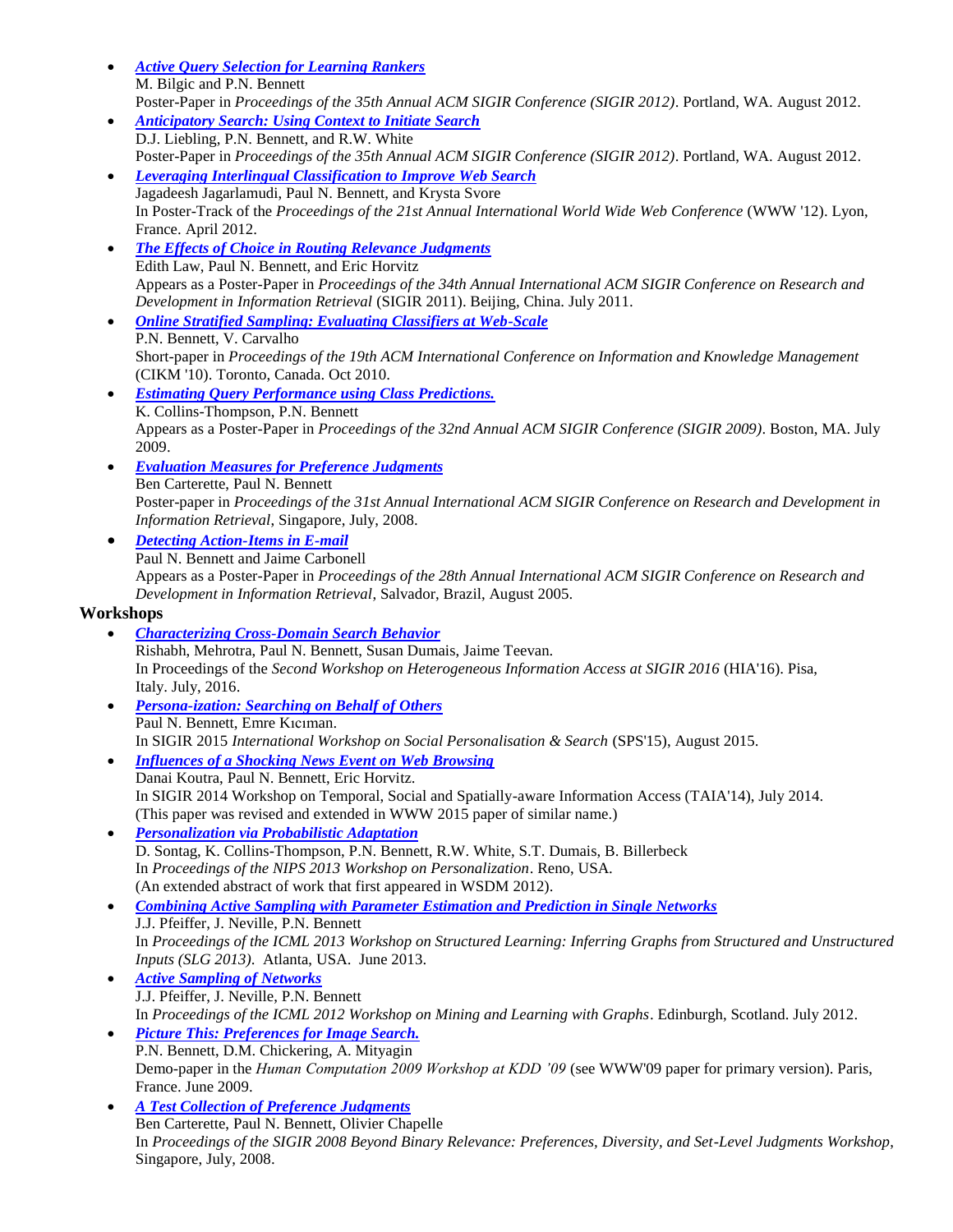- *[Feature Representation for Effective Action-Item Detection](http://www.cs.cmu.edu/~pbennett/papers/action-item-detection-ws.pdf)* Paul N. Bennett and Jaime Carbonell *Beyond Bag-of-Words Workshop at the 28th Annual International ACM SIGIR Conference on Research and Development in Information Retrieval*, pp. 63-70, Salvador, Brazil, August 15 - August 19, 2005. ACM Press. (This extends work presented as a SIGIR 2005 poster.)
- *[Inductive Transfer for Text Classification using Generalized Reliability Indicators](http://www.cs.cmu.edu/~pbennett/papers/riv-inductive-transfer.pdf)* Paul N. Bennett, Susan T. Dumais, Eric Horvitz *Proceedings of the ICML-2003 Workshop on The Continuum from Labeled to Unlabeled Data*, Washington DC, U.S.A., August 2003.
- *[Book Recommending Using Text Categorization with Extracted Information](http://www.cs.utexas.edu/users/ml/papers/libra-textcat-98.pdf)*  Raymond J. Mooney, Paul N. Bennett and Loriene Roy *In the AAAI-98/ICML-98 Workshop on Learning for Text Categorization and the AAAI-98 Workshop on Recommender Systems, Madison, WI, July 1998.*

# **Technical Reports and Other Unreviewed Publications**

- *[Overview of the TREC 2014 Web Track](http://www.cs.cmu.edu/~pbennett/papers/trec-web2014-overview-final-20150218.pdf)* Kevyn Collins-Thompson, Craig Macdonald, Paul Bennett, Fernando Diaz, Ellen M. Voorhees. In *Proceedings of the 23rd Text REtrieval Conference*. Feb 2015. *[Events and Controversies: Influences of a Shocking News Event on Information Seeking](http://arxiv.org/abs/1405.1486)* Danai Koutra, Paul N. Bennett, Eric Horvitz. arXiv:1405.1486, May 2014. (This paper was revised and extended in WWW 2015 paper of similar name.) *[Overview of the Special Issue on Contextual Search and Recommendation](http://www.cs.cmu.edu/~pbennett/papers/context_special_issue_intro.pdf)* Paul N. Bennett, Kevyn Collins-Thompson, Diane Kelly, Ryen W. White, Yi Zhang. In *ACM Transactions on Information Systems*. vol. 33 (1). 2015.
- *[The Emergence of a Peer Relationship in E-mail: A Longitudinal Study of a Student-Advisor Relationship](http://www.cs.cmu.edu/~pbennett/papers/jgc_festschrift.pdf)* Paul N. Bennett In *Proceedings of JGC60: A Celebration of the Life and Work of Jaime G. Carbonell. Pittsburgh, PA. April 2014.*
- *[Overview of the TREC 2013 Web Track](http://www.cs.cmu.edu/~pbennett/papers/trec-2013-proceedings-overview-final.pdf)* Kevyn Collins-Thompson, Paul N. Bennett, Fernando Diaz, Charlie Clarke, Ellen Vorhees In *Proceedings of the 22nd Text REtrieval Conference*. Feb 2014.
- *[Enriching Information Retrieval \(Summary of the SIGIR 2011 Workshop\)](http://www.sigir.org/forum/2011D/workshops/2011d_sigirforum_bennett.pdf)* Paul N. Bennett, Khalid El-Arini, Thorsten Joachims, Krysta M. Svore In *SIGIR Forum*. pp. 60-65. Dec 2011.
- *[Redundancy, Diversity, and Interdependent Document Relevance](http://www.sigir.org/forum/2009D/sigirwksp/2009d_sigirforum_radlinski.pdf)*, a summary of the SIGIR 2009 workshop. F. Radlinski, P.N. Bennett, B. Carterette, T. Joachims In *SIGIR Forum*. pp. 46-52. Dec 2009.
- *[A report on the Human Computation Workshop \(HComp 2009\)](http://www.cs.cmu.edu/~pbennett/papers/HComp2009ReportFinal.pdf)* P.G. Ipeirotis, R. Chandrasekar, P.N. Bennett, E. Law, M. Chickering, A. Mityagin, F. Provost, L. von Ahn In *KDD Explorations*. Vol 11:2 pp. 80-83. Dec 2009.
- *[Beyond Binary Relevance: Preferences, Diversity, and Set-Level Judgments](http://www.sigir.org/forum/2008D/sigirwksp/2008d_sigirforum_bennett.pdf)*, a summary of the SIGIR 2008 workshop. P.N. Bennett, B. Carterette, O. Chapelle, T. Joachims In *SIGIR Forum*. pp 53-58. Dec 2008.
- *[Combining Personalized Agents to Improve Content-Based Recommendations](http://www.cs.cmu.edu/~pbennett/papers/adams-bennett-tomasic.pdf)* J.M. Adams, P.N. Bennett, and A. Tomasic CMU-LTI-07-015, Language Technologies Institute, School of Computer Science, Carnegie Mellon University, December 2007.
- *[Building Reliable Metaclassifiers for Text Learning](http://reports-archive.adm.cs.cmu.edu/anon/2006/CMU-CS-06-121.pdf)* Paul N. Bennett *CMU-CS-06-121, Ph.D. Thesis, Computer Science Department, School of Computer Science*, Carnegie Mellon University, May 2006.

 *[Maximal Lattice Overlap in Example-Based Machine Translation](http://reports-archive.adm.cs.cmu.edu/anon/2003/CMU-CS-03-138.ps)* Rebecca Hutchinson, Paul N. Bennett, Jaime Carbonell, Peter Jansen, Ralf Brown *CMU-CS-03-138, Computer Science Department, School of Computer Science*, Carnegie Mellon University, June 2003. (Also listed as CMU-LTI-03-174. Shares significant overlap in content with publication listing for MT Summit IX, 2003.)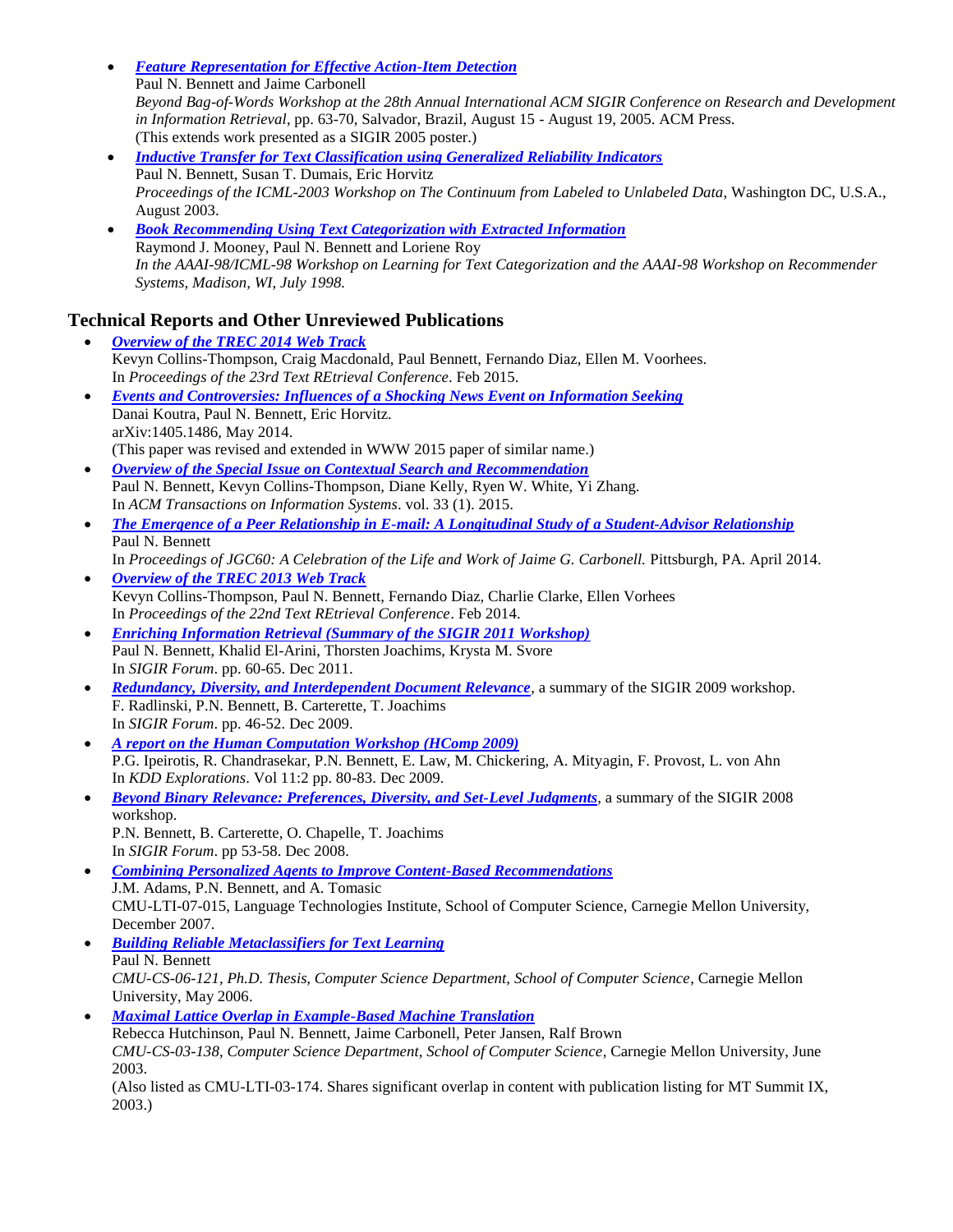*[Using Asymmetric Distributions to Improve Classifier Probabilities: A Comparison of New and Standard](http://reports-archive.adm.cs.cmu.edu/anon/2002/CMU-CS-02-126-c.ps)  [Parametric Methods](http://reports-archive.adm.cs.cmu.edu/anon/2002/CMU-CS-02-126-c.ps)*

```
Paul N. Bennett
```
*CMU-CS-02-126, Computer Science Department, School of Computer Science*, Carnegie Mellon University, April 2002.

(A revised version of this work appears in SIGIR 2003.) *[Assessing the Calibration of Naive Bayes' Posterior Estimates](http://reports-archive.adm.cs.cmu.edu/anon/2000/CMU-CS-00-155.ps)*  Paul N. Bennett

- *CMU-CS-00-155, Computer Science Department, School of Computer Science*, Carnegie Mellon University, September 2000.
- *[Text Categorization Through Probabilistic Learning: Applications to Recommender Systems](ftp://ftp.cs.utexas.edu/pub/mooney/papers/pbennett-ugthesis.ps.Z)*  Paul N. Bennett Undergraduate Honor Thesis, Department of Computer Sciences, University of Texas at Austin, May 1998. Also appears as AI TR 98-270.

# **Books**

 *[The Guide to Living in Pittsburgh, 9th Edition](http://www.cs.cmu.edu/~pghguide)* Paul N. Bennett and Angela Demke Brown, editors. (2000), 299 pages, Pittsburgh, PA: Dec/5, Inc. [More information](http://www.cs.cmu.edu/~pghguide) is available for the Guide at http://www.cs.cmu.edu/~pghguide.

# **Editor**

 *Special Issue of ACM TOIS on Contextual Search and Recommendation* Paul N. Bennett, Kevyn Collins-Thompson, Diane Kelly, Ryen W. White, Yi Zhang (eds.). In *ACM Transactions on Information Systems*. vol. 33 (1). 2015.

# **Other Presentations & Panels**

- *Events and Controversies: Influences of a Shocking News Event on Information Seeking.* University of Texas at Austin School of Information Colloquium, November 24, 2015.
- *Search from Personal to Social Context: Progress and Challenges.* Keynote talk at the *International Workshop on Social Personalisation & Search* at the *38th Annual ACM SIGIR Conference (SIGIR 2015).* Santiago, Chile August, 13, 2015.
- *Events and Controversies: Influences of a Shocking News Event on Information Seeking. Invited talk at Cornell* University, Computer Science Department, June 8, 2015.
- *Toward Whole-Session Relevance: Exploring Intrinsic Diversity in Web Search.* Invited talk at Oregon State School of Electrical Engineering and Computer Science Colloquium Series. May 19, 2014.
- *Extreme Classification in Large Taxonomies.* Invited talk at NIPS 2013 Workshop on *Xtreme Classification*.
- CIKM 2013 Panelist on *Channeling the Deluge: Research Challenges for Big Data and Information Systems*.
- *Mining, Understanding, and Modeling Context in Web Search.* Invited talk at Syracuse University School of Information, Brown Bag Seminar, September 2013.
- *Mining and Learning from Context in Web Search.* Invited talk at Cornell University, Artificial Intelligence Seminar, September 2013.
- *Toward Whole-Session Relevance: Exploring Intrinsic Diversity in Web Search.* Invited Talk at University of Illinois at Urbana-Champaign, Yahoo!-DAIS seminar. September 2013.
- Invited Panelist at *SIGIR 2013* Workshop on *Benchmarking Adaptive Retrieval and Recommender Systems.* August, 2013
- *Mining and Learning from Context in Web Search.* Invited talk at Carnegie Mellon University School of Computer Science; University of Michigan School of Information; NYU Stern School of Business; University of Texas McCombs School of Business. Feb-April 2013.
- *Mining and Learning from Context in Search.* Keynote talk at the *Context-awareness in Retrieval and Recommendation Workshop* at the *6 th ACM International Conference on Web Search and Data Mining (WSDM 2013).* Feb 2013.
- *Proprietary Data in Research: Public resources and questions of reproducibility.* Invited talk at the *Web Search Click Data Workshop* at the *6 th ACM International Conference on Web Search and Data Mining (WSDM 2013).* Feb 2013.
- *Reliable Crowdsourced Preferences and Rankings.* Invited talk at NYU Courant Institute of Mathematical Sciences (Feb 2013).
- *Mining and Using Contextual Information from Large-Scale Web Search Logs.* Invited talk at Emory University (Nov 2012). Also presented at Georgia Institute of Technology.
- *Improving Classification in Large Taxonomies.* Invited talk at Amazon Machine Learning Lunch Seminar (May 2012). PDF version of slides are [available.](http://www.cs.cmu.edu/~pbennett/papers/amazon-ml-lunch-talk.pdf)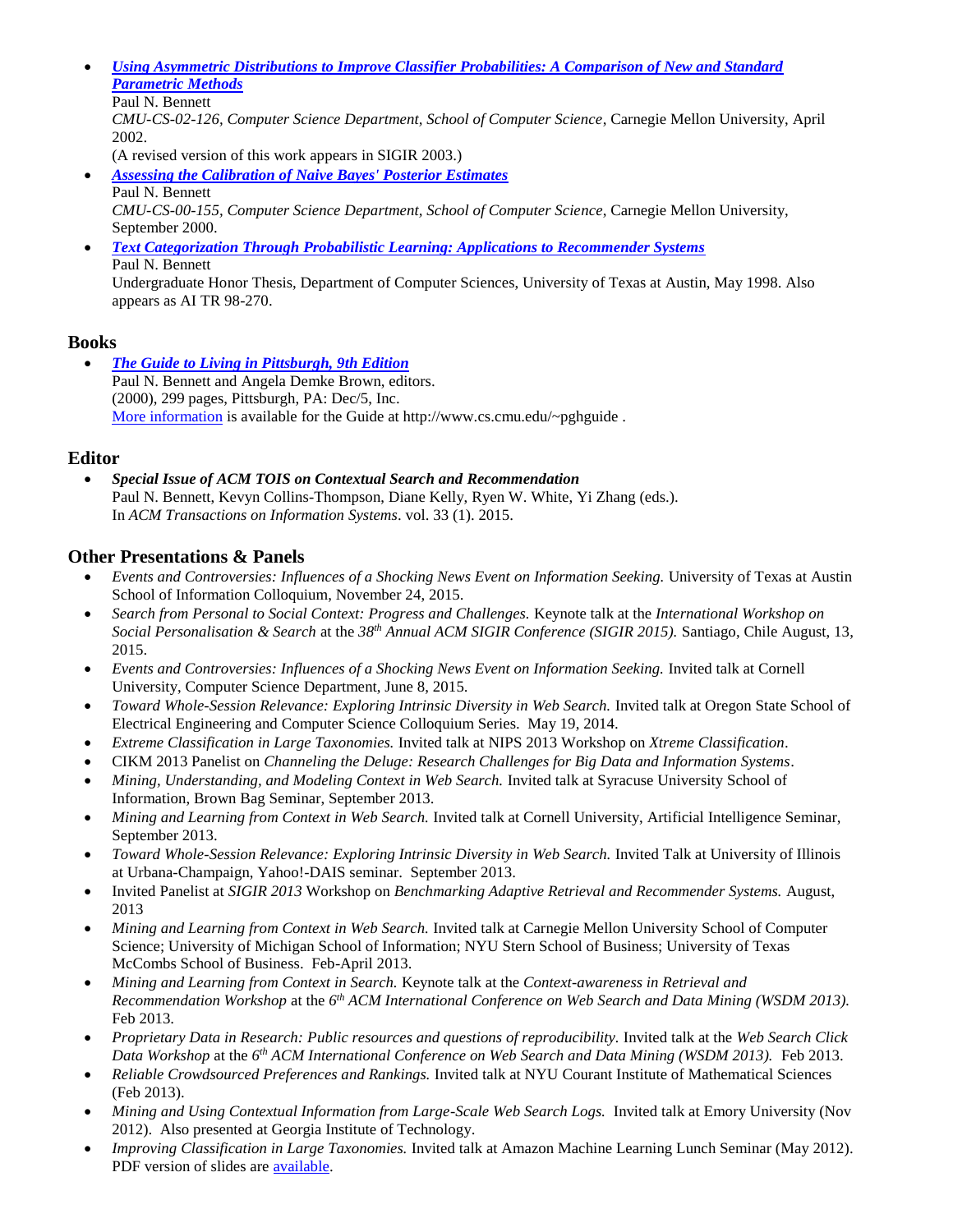- *Preference, Consensus, and Choice in Crowdsourced Relevance.* Invited talk at UT-Austin, Information School, Crowdsourcing Seminar (March 2011). PDF version of slides are [available.](http://www.cs.cmu.edu/~pbennett/papers/preference-consensus-choice-public.pdf)
- *Class-Based Contextualized Search.* Invited talk at Carnegie Mellon, Language Technologies Institute Colloquium (Oct 2010). Also, presented at the University of Texas at Austin, Purdue University, and UIUC. PDF of recent slides ar[e available.](http://www.cs.cmu.edu/~pbennett/papers/uiuc-contextual-search-public.pdf)
- *Leveraging Locality for Text Classifier Combination* IJCAI 2003 Doctoral Consortium
- *Using Asymmetric Distributions to Improve Classifier Probability Estimates* NIPS 2004 Workshop on Calibration and Probabilistic Prediction in Supervised Learning

### **Research Experience**

- September 2006 to Present
	- Senior Researcher, *Context, Learning, and User Experience for Search (CLUES)*, Microsoft Research As a researcher, I have crafted an ambitious agenda in machine learning and information retrieval that has both a scientific and practical impact. I have been able to achieve such a balance – with more than 5 deployed technologies, 15 patents with 10 more patent applications filed and in process, 39 full papers in competitive venues (acceptance  $\leq$ 25%), more than 25 additional peer reviewed papers in addition to directional non-peer reviewed papers (e.g. our diversity workshop summary has been influential in directing the field in separating types of diversity that require different techniques) while still providing external organizational leadership and remaining engaged in professional service to the community. My research agenda has been focused on the learning challenges posed by large-scale web and interaction data, and together with my collaborators, I have made several deep investigations in these areas. The majority of my work has focused on the applications of intelligent virtual assistants as well as contextual and personal search with the aims of identifying the primary signals that most aid in contextualization, modeling contextual signals and extracting representations that can be used at scale while preserving their uncertain nature, and generalizing to a framework that can be readily applied to both new signals and other domains. In addition to demonstrating how to use novel signals such as reading level and location of interest, our models have improved over state-of-the-art commercial baselines while demonstrating how previous disparate signals can be unified within one contextualization framework. In addition, I have developed text classification techniques based on machine learning insights that increase accuracy by 20-30% over previous state-of-the-art and demonstrated how text classification techniques can be used across both documents and queries to improve state-of-the-art performance of retrieval systems at scale (a goal chased for well more than a decade but never achieved over broad query sets seen in web retrieval systems). To handle the challenge of noisy gold truth, I have used human computation techniques to not only handle the lack of consensus in gold-standard data needed for learning but to consider techniques that progress toward explicit personalized judgments. Additionally, I have advanced research in virtual assistants by improving the context in which users interact with assistants – primarily focusing on time and location. This is related to efforts where I played a key role in shipping technology within Cortana to assist users by automatically identifying from e-mail commitments they made to others but are likely to forget – providing a very natural and human style of assistance. Finally, I have developed active learning techniques targeted at selecting both queries and documents for the ranking space, active evaluation techniques to handle challenges from accurately evaluating classifiers at scale where data in the wild deviates from comparatively small labeled sets, and active sampling techniques that can balance the real-time cost of acquiring a label with the value it delivers.
- June 2006 to August 2006
	- Consulting Services for a health system and associated business partners

Dr. Jaime Carbonell and I were contracted for consulting services to perform evaluations of medical NLP software for a large health system for the purpose of semi-automating the coding of patient records into ICD-9 codes (i.e., insurance and diagnosis codes). This coding process is typically a costly process that requires highly trained workers to spend significant time per record -- often a half hour or more for complex in-patient visit records. Undercoding leads to underbilling and loss of legitimately earned revenue; overcoding leads to overbilling and possible charges of fraud (with associated penalties). In addition, we also provided data-driven statistical machine learning methods in order to establish a baseline performance benchmark for systematic comparative quantitative evaluation of the medical NLP systems which passed initial examination.

September 2005 to September 2006

Chief Learning Architect, RADAR Project (Supervisor: Dr. Carbonell)

My work on the RADAR project focused on statistically analyzing and explaining the benefits of learning from the year two evaluation of the RADAR system and advising on the direction of future learning efforts throughout the project. Additionally, I developed classification systems for automatically detecting both e-mails and sentences containing action-items or to-do items which require the user's attention. RADAR is a large research initiative whose goal is to develop a "cognitive assistant" centered on managing a user's tasks and priorities via e-mail, automatically generated briefings, room reservation, etc.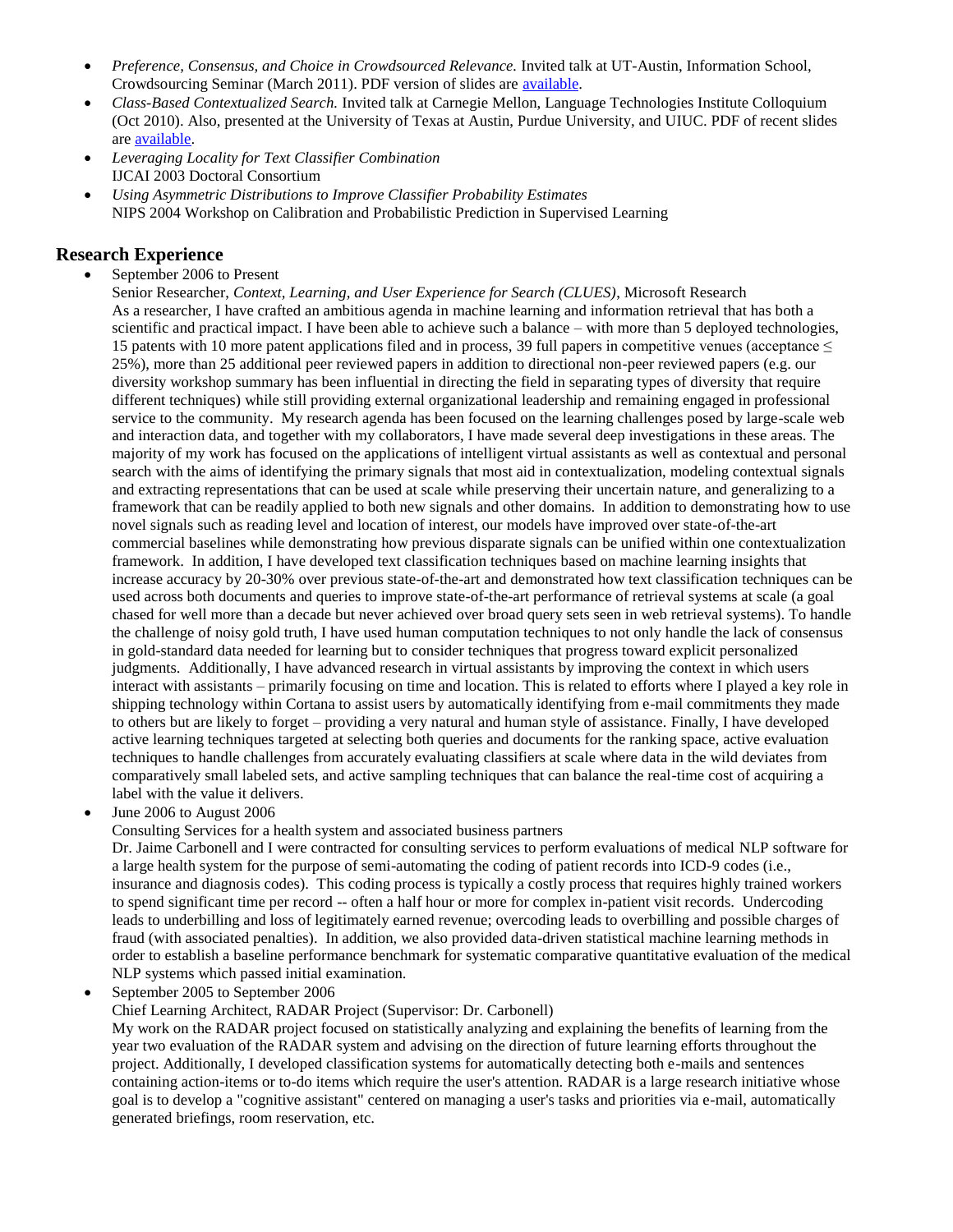### September 1998 to May 2006

#### Thesis Research

With Drs. Jaime Carbonell and John Lafferty, I investigated methods to combine classifiers in a manner that makes use of their local reliability, variance, and dependence over the input space. In particular, my dissertation focused on developing a meta-classification scheme, STRIVE, which used the outputs of classifiers (decision trees, kNN, linear SVMs, and naive Bayes) in conjunction with a set of reliability-indicators I defined. The resulting model used the training data to automatically detect regions of poor classifier reliability and generate a more reliable combined prediction — outperforming standard approaches such as weighted combinations of the classifier outputs.

### Spring 2004 to July 2005

### Radar Project: Detecting Action-Items in E-mail

With Dr. Jaime Carbonell, we defined a learning task aimed at reducing a user's time spent processing e-mail by detecting sentences that explicitly request information or action from a user. The primary work was performed in Spring - Summer 2004. I was responsible for adapting standard learning approaches that could effectively learn to detect not only e-mail containing action-items but particular sentences of interest within the e-mail. My responsibilities included: construction, design, and empirical evaluation of the machine learning methods that would serve as the prediction backbone**;** conducting labeled data collection and analysis in co-ordination with Jill Lehman**;** coordinating design of the User Interface and its interaction with the learning agent with Django Wexler and Jill**;** and generating balanced datasets as well as coordinating other aspects involving the learning agent for the HCI experiments conducted by Aaron Steinfeld and Jill. Continuing work involves publication of the findings, defining future directions (such as inductive transfer of learned models to reduce labeled data needs for new users), and performing ongoing experimental investigations.

## June 2002 to May 2003

### EBMT (Example-Based Machine Translation) Research Group

Under the supervision of Dr. Jaime Carbonell, we investigated using overlap in candidate phrases output by an EBMT engine to guide the search for the optimal sentence construction from those phrases. I was responsible for developing efficient search techniques based on the heuristic function we used, coding and maintaining the prototype for overlap experimentation, and aiding in empirical analysis. The research indicated a consistent improvement in translation quality when using overlap to guide the search.

August 2000 to December 2000 and May 2001 to August 2001

Research Internship at Microsoft Research

With Drs. Susan T. Dumais and Eric Horvitz, I investigated methods to combine classifiers using reliability predictions based upon context-sensitive indicators. We showed significant improvement over the whole space of linear utility functions for some domains while not negatively impacting other domains.

- February to May 1999
- Semester Project

With Dr. Lafferty, developed a greedy-search incremental algorithm for multi-label classification tasks (i.e. where each instance can have more than one label) that can be applied to any classifier which outputs a posterior distribution. • October to December 1998

Semester Project

With Dr. Roni Rosenfeld, attempted to find useful features to use in a maximum entropy language model. Focus turned towards a bias discovered in typical language modeling methods that cause the likelihood of underestimating a feature's probability to increase as the frequency of the feature increases.

- September 1997 to May 1998
	- Undergraduate Honors Thesis

With Dr. Ray Mooney, investigated applications of text categorization to recommender systems. The project focused on adaptations of Naive Bayes as well as evaluation methods for ranked data.

April 1997 to August 1998

Cycorp, Inc.

Position: Programmer/Ontological Engineer

- o With Dr. Ken Murray, designing tests that helped characterize the subset of first-order logic that can be reliably transformed to a canonical form (including variable renaming and predicate reordering).
- $\circ$  With Dr. Murray, developed semantics for certain 2<sup>nd</sup>-order relations as well as implementing structures & algorithms that allowed fast inference over these & similar specialized  $2<sup>nd</sup>$ -order relations.
- o With Karen Pittman, defining semantics that allow one relation to be treated "virtually" as a different relation in a well-defined and cohesive way in order to display information appropriate to the user's technical level.
- January to May 1997

Semester Project

With Dr. Robert L. Causey and Dr. Ben Kuipers, experimented with constructing Bayesian Networks (via HUGIN and MSBN) to model real world phenomena. Culmination of the project was a paper summarizing an attempt to model a real-world court case (where much of the evidence was questionable, tainted, etc.) with a network.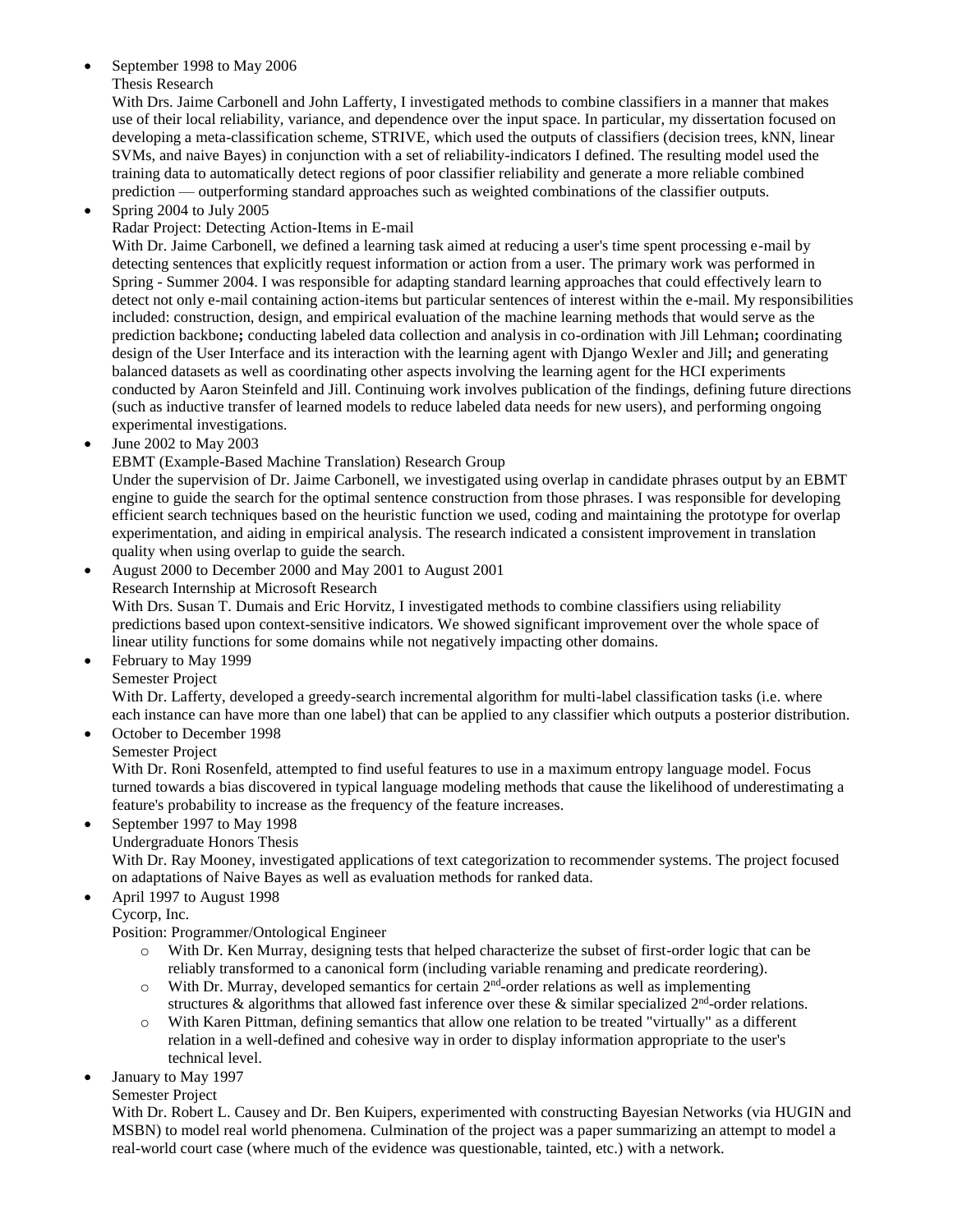## **Teaching Experience**

- Guest Lecturer, New York University, Stern School of Business, Data Mining For Business Analytics, March 5, 2013, Introduction to Text Classification and Applications.
- Guest Lecturer, University of North Carolina, Readings in Interactive Information Retrieval (INLS 696), October 4, 2012, Short- and Long-Term Personalization.
- ECIR 2010 Tutorial on *[Machine Learning in IR: Recent Successes and New Opportunities](http://www.cs.cmu.edu/~pbennett/papers/ECIR-2010-ML-Tutorial-FinalToPrint.pdf)* Paul Bennett, Misha Bilenko, Kevyn Collins-Thompson In *ECIR 2010*, Milton Keynes, UK, March, 2010.
- ICML 2009 Tutorial on *[Machine Learning in IR](http://www.cs.cmu.edu/~pbennett/papers/ICML-MLIR-Tutorial.pdf)* Paul Bennett, Misha Bilenko, Kevyn Collins-Thompson In *ICML 2009*, Montreal, Canada, June, 2009.
- Eberly Center for Teaching Excellence, Completion of Documentation of Teaching Development Program, Carnegie Mellon University, 2001-2006:
	- o Participation in six seminars on central teaching activities:
		- **Overview of Student Motivation**
		- Conducting Productive Discussions
		- **•** Creating Effective Assignments and Exams
		- **Writing in the Disciplines**
		- Reflecting on Your Teaching Style: Microteaching Workshop
		- Debunking Myths about Learning Styles
	- o Observation and formal feedback on teaching on two occasions.
	- o Design, preparation, and feedback on a syllabus for a course expected to teach (Machine Learning Graduate Level).
	- o Design, presentation, and feedback of a special project -- Collaboration, Cheating, and Cultural Expectations.
- Guest Lecturer, University of Washington, Principles of Information Retrieval Systems (IMT 542), Introduction to Text Classification and Filtering, November 18, 2006.
- Guest Lecturer, Carnegie Mellon University, Tepper School of Business, Web-Based Information Architectures (MSEC 20-760), Introduction to Text Categorization, July 23, 2002.
- Teaching Assistant for PhD introductory course, "15-781: Machine Learning". This involved helping to determine course content, regular recitations, creating and preparing homework assignments and exams, and grading assignments.
- Teaching Assistant for "15-212: Fundamental Structures of Computer Science II". This involved teaching weekly recitations as well as helping to prepare and grade assignments.

# **Other Academic Experience**

- CMU Computer Science Department Graduate Admissions Committee, 2002-2003
- CMU CS Speaking Club, Spring 2001 Fall 2005
	- The Speaking Club is responsible for judging whether students have met the standards required to pass the speaking requirement. Two faculty and one student member attends each speaking requirement talk and a pass is required from each for the student to pass. The goal of the club is to help each student develop the skills required to present a wellorganized, coherent talk to a general CS audience.

## **Dissertation Committees**

- Tobias Schnabel, Cornell University (Advisor: Thorsten Joachims). Computer Science Department. *Designing Learning Algorithms and Human Behavior for Interactive Systems.*
- Hyunjoon Jung, University of Texas at Austin (Advisor: Matt Lease). School of Information. *Temporal Modeling of Crowd Work Quality for Quality Assurance in Crowdsourcing.* Defended, November, 2015.
- Karthik Raman, Cornell University (Advisor: Thorsten Joachims). Computer Science Department. *Machine Learning from Human Preferences and Choices*. Defended, June, 2015.
- Joel Pfeiffer, Purdue University (Advisor: Jennifer Neville). Computer Science Department. *Overcoming Uncertainty for Within-Network Statistical Relational Learning.* Defended, December 2014.

### **Professional Service**

- Journal Editorial Service:
	- o Guest Editor-in-Chief, ACM Transactions on Information Systems, Special Issue on Contextual Search and Recommendation (January 2015).
- Conference Organization:
	- o Co-Chair SIGIR 2018 Short Papers
	- o General Co-Chair **[WSDM 2016](http://www.wsdm-conference.org/2016/)**.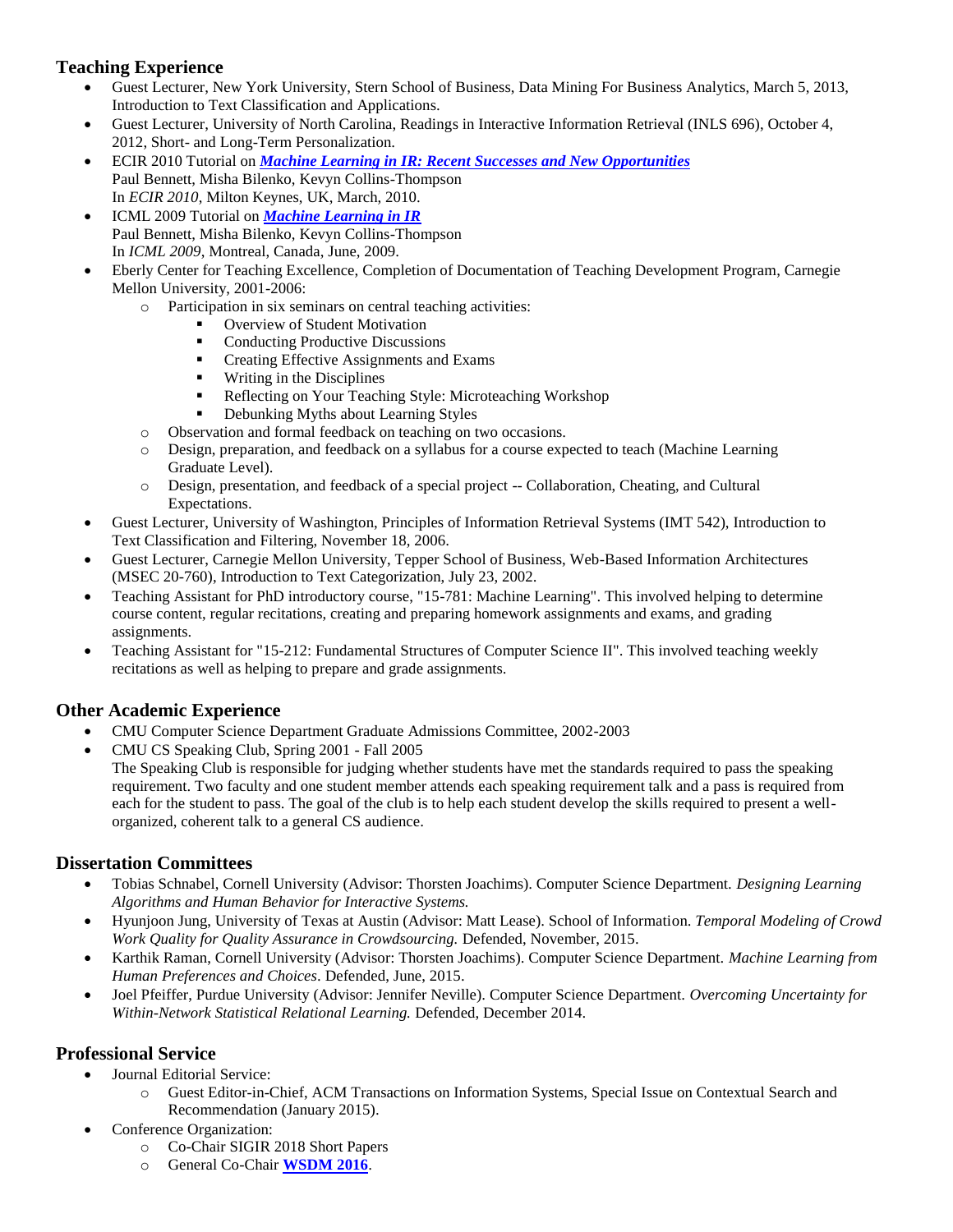- o **[TREC 2014 Web Track](http://trec.nist.gov/pubs/call2014.html)** Co-organizer.
- o AAAI Conference on Human Computation and Crowdsourcing (HComp) Steering Committee (2013-2014).
- o Co-organizer of the CIKM 2013 Workshop on **[Exploiting Semantic Annotations for Information](http://staff.science.uva.nl/~kamps/esair13)  [Retrieval](http://staff.science.uva.nl/~kamps/esair13)** (ESAIR '13).
- o **[TREC 2013 Web Track](http://research.microsoft.com/en-us/projects/trec-web-2013/default.aspx)** Co-organizer.
- o Co-organizer of the ICML 2013 workshop on where **[Machine Learning Meets Crowdsourcing](http://www.ics.uci.edu/~qliu1/MLcrowd_ICML_workshop/)**.
- o Research Program Co-chair of **[CrowdConf 2013.](http://www.crowdconf.com/)**
- o Co-organizer of the CIKM 2013 Workshop on **[Exploiting Semantic Annotations for Information](http://staff.science.uva.nl/~kamps/esair13/)  [Retrieval \(ESAIR '13\).](http://staff.science.uva.nl/~kamps/esair13/)**
- o Co-organizer of the ICML 2013 Workshop on **[Machine Learning Meets Crowdsourcing](http://www.ics.uci.edu/~qliu1/MLcrowd_ICML_workshop/)**.
- o **[CIKM 2012](http://www.cikm2012.org/)** Co-Demo Chair.
- o **[WSDM 2012](http://wsdm2012.org/)** Tutorial Chair.
- o Co-organizer of the SIGIR 2011 Workshop on *[Enriching Information Retrieval](http://www.select.cs.cmu.edu/meetings/enir2011/)*.
- o Co-organizer of the SIGIR 2009 Workshop on *[Redundancy, Diversity, and Interdependent Document](http://ir.cis.udel.edu/IDR-workshop)  [Relevance](http://ir.cis.udel.edu/IDR-workshop)*.
- o Co-organizer of the KDD 2009 Workshop on *[Human Computation](http://www.hcomp2009.org/)*.
- o Co-organizer and Chair of the *[SIGIR 2008 Workshop on Beyond Binary Relevance: Preferences,](http://research.microsoft.com/en-us/um/people/pauben/bbr-workshop/index_files/program.htm)  [Diversity, and Set-Level Judgments](http://research.microsoft.com/en-us/um/people/pauben/bbr-workshop/index_files/program.htm)*.
- o Publication Chair of ICML, 2006.
- Senior Program Committees:
	- o CIKM SPC 2011-2013.
	- o HCOMP 2013 Best Paper Committee.
	- o SIGIR Area Chair, 2013-2015, 2017.
	- o ICML Area Chair, 2015.
	- o SIGKDD SPC 2014-2017.
	- o WSDM 2018 SPC
- Conference Program Committees:
	- o AAAI Doctoral Consortium 2008-2010.
	- o ACL 2008.
	- o CHI 2009.
	- o CIKM 2010.
	- o ECIR 2008-2010.
	- o ECML 2008 Workshop on Preference Learning.
	- o ECML 2009-2010.
	- o EMNLP 2012.
	- o HLT-NAACL 2007.
	- o HCOMP 2009-2011, 2013.
	- o ICML 2010-2013.
	- o IIIX 2012.
	- o SDM 2013.
	- o SIGIR 2004-2011.
	- o SIGIR 2011 Crowdsourcing for IR Workshop
	- o SIGKDD 2011, 2013.
	- o WSDM 2011, 2013, 2015.
	- o WWW 2010-2013.
- Journal Reviewing
	- o Reviewer for the Journal of Artificial Intelligence Research (JAIR).
	- o Reviewer for the Journal of the American Society for Information Science and Technology (JASIST).
	- o Reviewer for the Journal of Machine Learning Research (JMLR).
	- o Reviewer for ACM Transactions on Information Systems (TOIS).
	- o Reviewer for ACM Transactions on Internet Technology (TOIT).
	- o Reviewer ACM Transactions on the Web (TWeb).
- Co-organizer [IR Seminar Series,](http://cmu-ir.blogspot.com/) Summer 2004 Summer 2005.

## **Other Employment**

Other work experience information (including tutoring, technical support, acting, directing, scenic design, ....) from 1992-1997 available upon request.

## **Awards & Honors**

- ACM UMAP 2016 Best Student Paper Award
- WSDM 2015 Outstanding Reviewer Award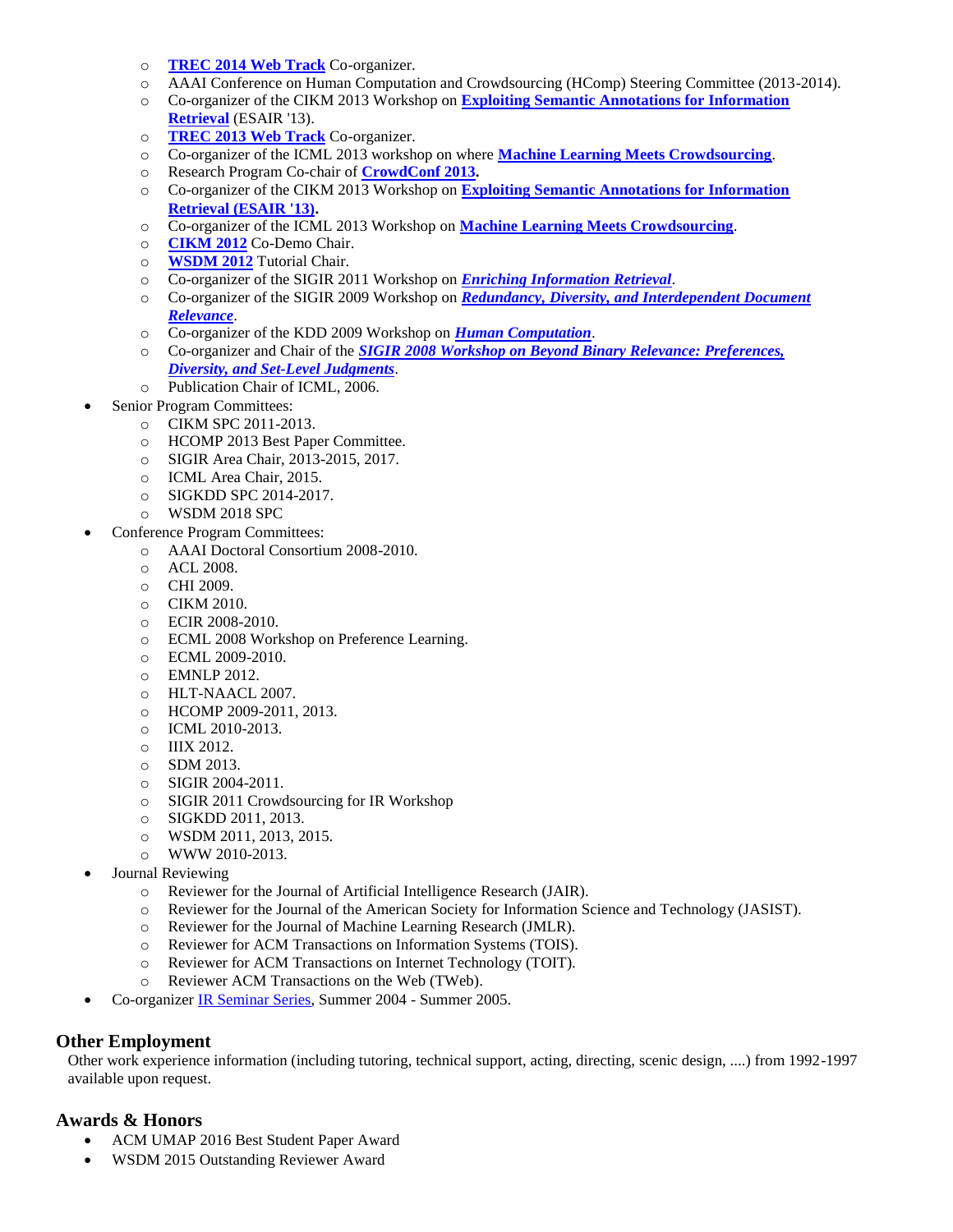- SIGIR 2013 Best Student Paper Award
- SIGIR 2012 Best Paper Honorable Mention (Only 3 paper awards of any type given)
- National Science Foundation Graduate Fellowship, Honorable Mention (1999)
- University Honors (Spring 1995 Spring 1997)
- Election to Phi Beta Kappa Honor Society
- Merit Scholarships held during Undergraduate Study
	- o Dedman Merit Scholarship
	- o National Merit Scholarship
	- o Nelda C. and H.J. Lutcher Stark Foundation Scholarship
	- o Small Schools Academic Challenge Scholarship
	- o V.F.W. Voice of Democracy Scholarship
	- o Wimberley Lion's Club Scholarship
- Completion of Computer Science Honors Program
- Completion of Plan II Honors Program

### **Patents**

- *US Pat. No. 9594837. Prediction and Information Retrieval for Intrinsically Diverse Sessions* Inventors: Paul N. Bennett, Kevyn B. Collins-Thompson, Paul N. Bennett Issue Date: March 2017.
- *US Pat. No. 9535995. Optimizing a Ranker for a Risk-Oriented Objective* Inventors: Kevyn B. Collins-Thompson, Paul N. Bennett, Lidan Wang Issue Date: January, 2017.
- *US Pat. No. 9064016, Ranking Search Results Using Result Repetition*  Inventors: Milad Shokouhi, Ryen W. White, Paul N. Bennett Issue Date: June, 2015.
- *US Pat. No. 9026367, Dynamic Destination Navigation System* Inventors: Paul N. Bennett, Tim S. Paek, Victor Bahl Issue Date: May, 2015.
- *US Pat. No. 9020936, Using Categorical Metadata to Rank Search Results* Inventors: Susan T. Dumais, Paul N. Bennett, and Krysta M. Svore Issue Date: April, 2015.
- *US Pat. No. 8972399, Ranking Based On Social Activity Data* Inventors: Paul N. Bennett, Emre M. Kiciman, Peter R Bailey, Huizhong Duan, Nikhil Dandekar Issue Date: March, 2015.
- *US Pat. No. 8954423, Using Reading Levels in Responding to Requests* Inventors: Kevyn B Collins-Thompson, Paul N. Bennett, Ryen W. White, Sebastian de la Chica, David A. Sontag Issue Date: Feb, 2015.
- *US Pat. No. 8700544, Functionality for Personalizing Results* Inventors: Kevyn B Collins-Thompson, Susan T. Dumais, Paul N. Bennett, Ryen W. White, David A. Sontag Issue Date: April 2014.
- *US Pat. No. 8825641, Measuring Duplication in Search Results* Inventors: Paul N. Bennett, Filip Radlinski, and Emine Yilmaz Issue Date: September, 2014.
- *US Pat. No. 8719249, Query Classification* Inventors: Kevyn B Collins-Thompson, Max M. Chickering, Susan T. Dumais, Paul N. Bennett, and Dan J Liebling Issue Date: May, 2014.
- *US Pat. No. 8645289, Structured Cross-lingual Relevance Feedback For Enhancing Search Results* Inventors: Jianfeng Gao, Paul N. Bennett, Jagadeesh Jagarlamudi, and Kristen Parton Issue Date: February, 2014.
- *US Pat. No. 8396875, Online Stratified Sampling for Classifier Evaluation* Inventors: Paul N. Bennett and Vitor R. Carvalho Issue Date: March, 2013
- *US Pat. No. 8296330, Hierarchical Classification* Inventors: Paul N. Bennett and Nam H Nguyen Issue Date: October, 2012.
- *US Pat. No. 8069179, Preference Judgments For Relevance* Inventors: Max M. Chickering, Susan T. Dumais, Paul N. Bennett, and Ben Carterette Issue Date: November, 2011.